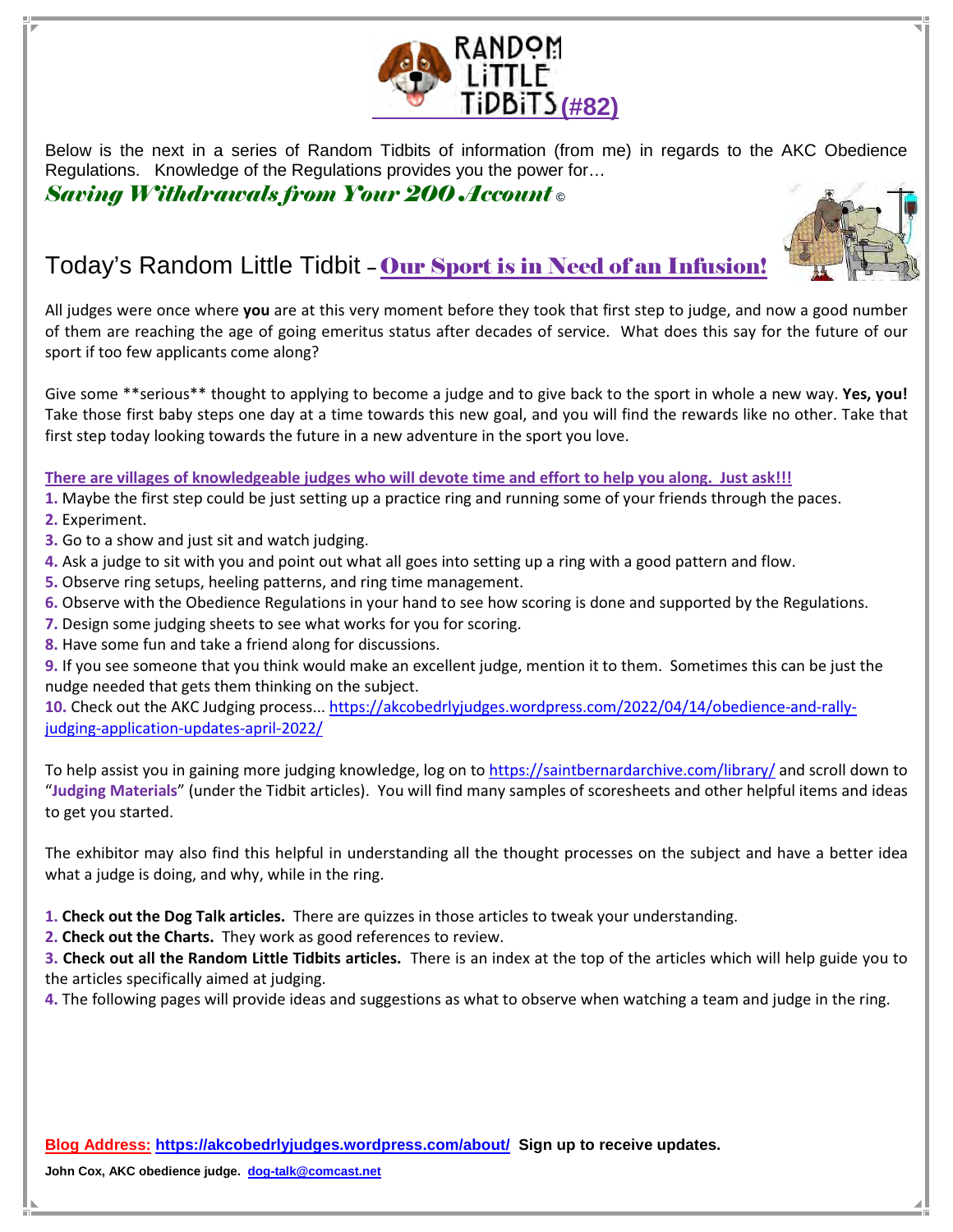# **Subjects covered for Ringside Observation**

#### **John Cox**

## **Setting up the ring, (Review Chapter 1)**

- **Check ring size, location of gate and table (move if needed).**
- **Double-check jumps by measuring. ½ inch deviation is okay.**
- **Material of jumps, flat white, weight of wood, check the bar for weight for wood.**
- **Placement of jumps, pay attention to lighting and ring enclosures from the DOG's line of sight. If mats are necessary they must be at least 4' width under the jumps.**
- **Mark the ring for all your classes prior to the start of the first class--saves time.**
- **If deficiencies cannot be corrected, note in Judge's Book.**

# **Managing the ring - Heeling pattern(s) & Postings.**

- **Is your pattern choppy or does it have a smooth flow for ALL breeds?**
- **Is the heeling away from the ring gate and table, if possible?**
- **Is the Figure Eight out and away from obstructions (gates jumps)?** 
	- **Have you preplanned adequate space for the physically challenged handlers?**
- **How do you plan to inform the exhibitors of your heeling pattern (tell, show, post)?**
- **Post required information for the class(es) to judge 45-minutes ahead of start time.**

#### **Steward's instructions.**

- **Thank your stewards for volunteering their time.**
- **Review their duties and make sure they are understood before the class starts.**
- **Having printed instructions works best as you will then not forget items to cover, plus they will then have a hard copy to refer back to, if needed.**
- **Double-check with the handlers they have a 6-foot available before lining up for the Group exercise, and additional instructions for how you want the Group exercise handled.**

#### **Judging positions - for all exercises.**

- **Give serious thought to the best positions for each exercise for observing the team in action. Keep your distance; be aware of your movements so as not to interfere.**
- **Stay on the dog's side as much time as possible, especially for the Fast and Slow during the heeling exercise.**

#### **Watching dogs, handlers and scoring (Create habits).**

- **In a class with jumps, first look at the jumps to make sure they are set correctly before the team enters the ring. Then look at the dog entering the ring to make sure (in your mind) the jumps are set for at least the minimum standard height and/or distances for that breed. Know how to measure to verify height.**
- **Bring the team into the ring ONLY when you are ready to proceed.**
- **As the team enters the ring, do a quick visual check of the collar, leash and for forms of identification, making sure all items conform to the Regulations.**
- **Check the armband; first to make sure there is one and it matches your worksheet.**
- **Keep your eyes on the team once they enter the ring and until they leave the ring.**
- **Exercises where the handler leaves the dog, keep the DOG in your vision and the**  handler in your peripheral vision until the handler reaches where they are going. If  $\Diamond$ **any scoring is to take place during this timeframe it most likely will be the DOG.**
- **After the last exercise (individual in particular) refrain from too much conservation**  with the handler. Let them concentrate on getting the leash on their dog and  $\Diamond$ **exiting under control. Do not be a distraction to the team which could end up causing a scorable fault for which YOU may have been the cause.**
- **Watch the team exiting the ring before you enter data in the Judge's Book.**
- **Make sure the leash is attached or slipped through the collar as the team exits; otherwise a scorable fault is warranted under Miscellaneous Penalties. Also, is the team under control when exiting the ring in the area of the gate.**